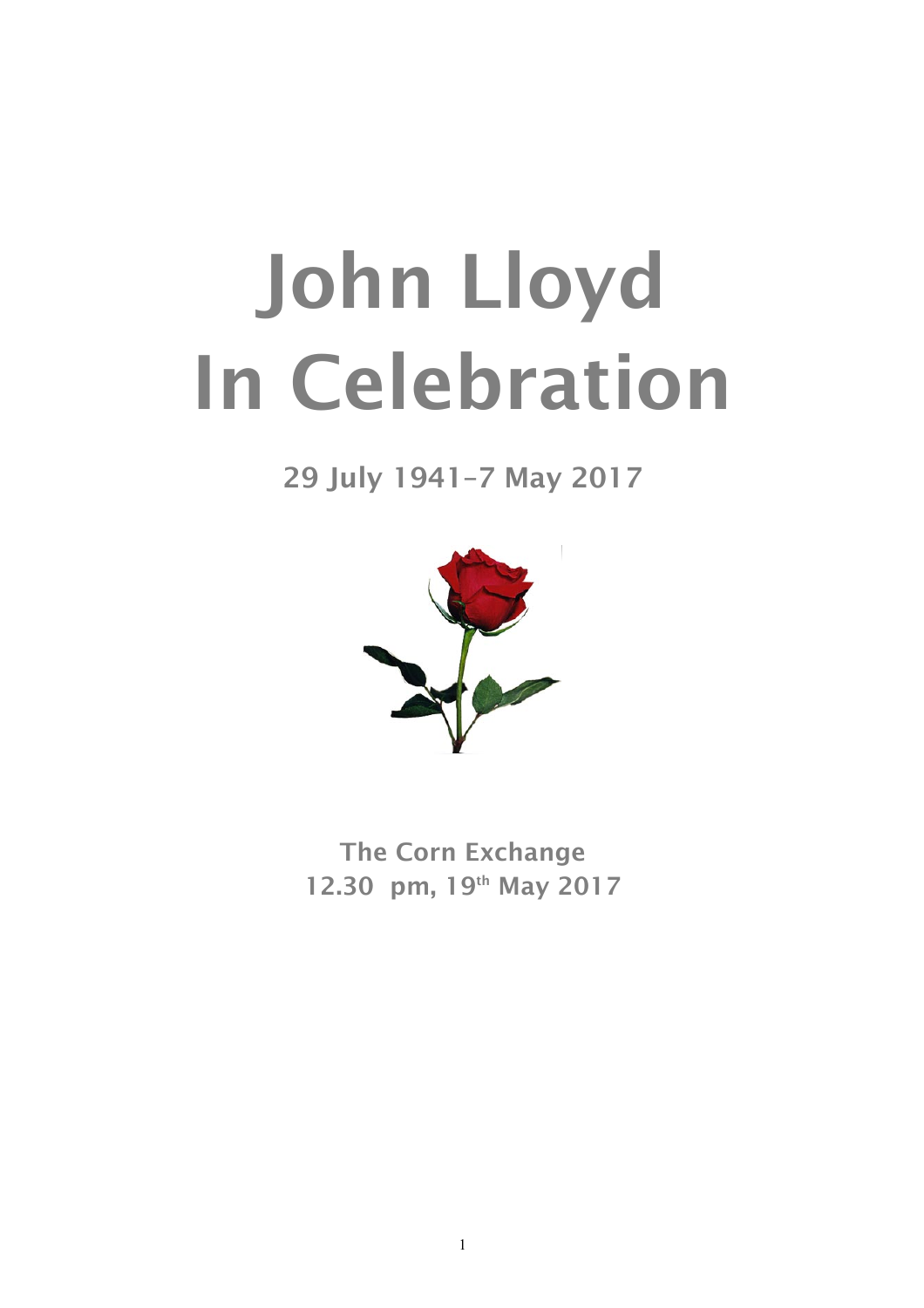## How do you tell the story of a life? – Becca Lloyd

How do you tell the story of a life? Unpick the threads and lay it out? 75, almost 76 years, here and in South Africa, student, journalist, activist, teacher, househusband, barrister, politician, bread maker, allotment gardener?

John was brought up a Christian, but lost his faith in his teens and outside the structure of the Christian faith he was at first at sea. Wanting a moral and intellectual foundation on which to build his life – he struggled with what a good life should and could be – and it is from there that everything stemmed: his commitment to equality, his life-long socialism, his hunger for learning, the breadth of his intellectual endeavours, the integrity and coherence of his political, professional and private life.

But I'll go back to the beginning, to July 29 1941, when John was born in a snowstorm high up in the Drakensberg Mountains, in what was then the British Protectorate of Basutoland, now Lesotho. His father Jacko, was fighting in the desert in North Africa and John's early years were spent in that countryside, with his mother's family who had a trading post at Qacha's Nek. He rode as soon as he could walk, and had a pony, Gramophone, which was the envy of the Sotho farmers for its tripling gait. On Gramophone, he won the Victor Ludorum at the local gymkhana.

When Jacko came back from the war, the family moved to Johannesburg, and then Pretoria, but Jacko's drinking lost him job after job and in 1949 Betty left him, driving through the night back to Lesotho and her family. John did his Standard I in Maseru – where he excelled in reading and recitation, but his hand writing and neatness was deemed poor (Alex, we know what that feels like!).

John was absent-minded from an early age. In kindergarten he had to go back four times to be reminded of the message he was meant to be delivering. And he once went out to play and forgot to go home to his own birthday party.

Betty found a job at the British High Commission, which required her to move between Cape Town and Pretoria and she decided the best thing was to send John to boarding school at Durban Boys High. He was not always happy there, but he made good friends, played rugby well, and cricket enthusiastically, and was made head boy in his final year. It was in this role that he made what was perhaps his first political act – he stopped the prefects from caning the boys while he was in charge.

And then university – where he studied Law and Literature, and got involved in student politics, fighting against the awful hazing of freshers, and campaigning for the provision of childcare.

Following Sharpeville, many in the Liberal Party felt that with peaceful means of protest being outlawed, something more radical was needed. John was one of them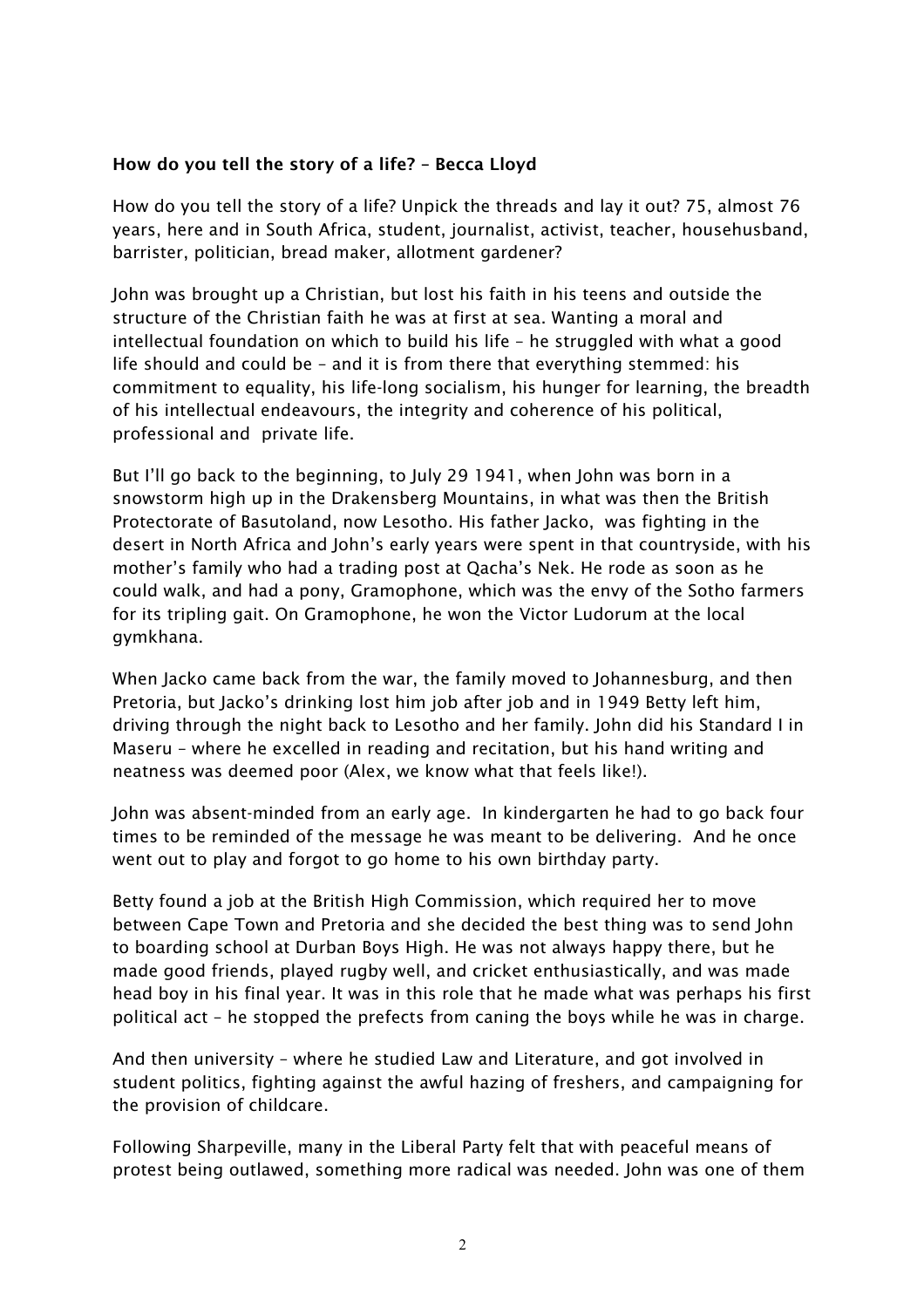and in 1963 he was recruited, by a friend, to the African Resistance Movement. Formed in 1961, the organisation bombed railway signals and pylons at night; it had a policy of avoiding harm to human life. In 1964 the Special Branch broke the organisation, and imprisoned a score of people, most of them young and white. John Harris had been left with the bomb making equipment from John's cell (group?). Harris met with John in Johannesburg, talking of wild plans to bomb a plane, to bomb a station. John tried to talk him down. John was then arrested on Thursday 23<sup>rd</sup> July. On the 24<sup>th</sup>, Harris bombed Park Station in Johannesburg, killing one and injuring many. John gave evidence against him, and then against his friend Hugh. That he gave evidence against Hugh he regretted until the day he died. They were terrible years in South Africa, and he and the other members of the ARM were trying to find a way to forge meaningful change. They all paid a high price for their ideals.

John came to England in the December of 1964, got work as a journalist in Bristol for the Western Morning News and then in London for the BBC, while he waited for a place on a teacher training course, which he started in Exeter in 1965. And so the next stage of his life began. A life in education, a life with Jenny, whom he would meet at the house of a mutual friend in Bristol in 1968, a home in Exeter.

Control

### Fighting Apartheid – words by Mervyn Bennun; spoken by Paul Wilson

I think that I met John in Cape Town at some time in the 1960s, probably on the beach at Muizenberg or Clifton. It must have been a casual encounter, for when our paths crossed in 1969 or 1970 he looked familiar when I saw him standing on the fringes of an Anti-Apartheid Movement demonstration in Exeter,

It is important to understand what South Africa was like in the 1960s. The repression messed everything up; it hung like a dead albatross around the necks of everyone. Bannings, trials, detentions, torture, deaths..... Everyone was involved and had to smell the rotting carcass – even the people who thought that they were not involved and so didn't have to think about it. It affected everyone's life - police and government supporters; the perpetrators of the horrors going on about us, their victims, and those who thought that they were neither; those who did resist, and those who didn't; and those who simply packed up and left the country. Nobody escaped. Everyone was damaged somehow, and lost something.

Many - mostly black - resisted the violent attempts to rob them of their humanity so in the end, even if they lost everything else that they possessed, that's what they kept: their humanity and dignity, held together by the scars. The rest - most of them white - voluntarily gave up being entirely human, thinking that this was how they would save everything that they had and were. Instead, they lost themselves; today over forty years later, many will even try to paint scars on hoping that people will think that they're real ones. They will tell you earnestly even these days how they never supported apartheid, how they suffered while on Fourth Beach at Clifton or in Hampstead (and sometimes both) when people were driven from their homes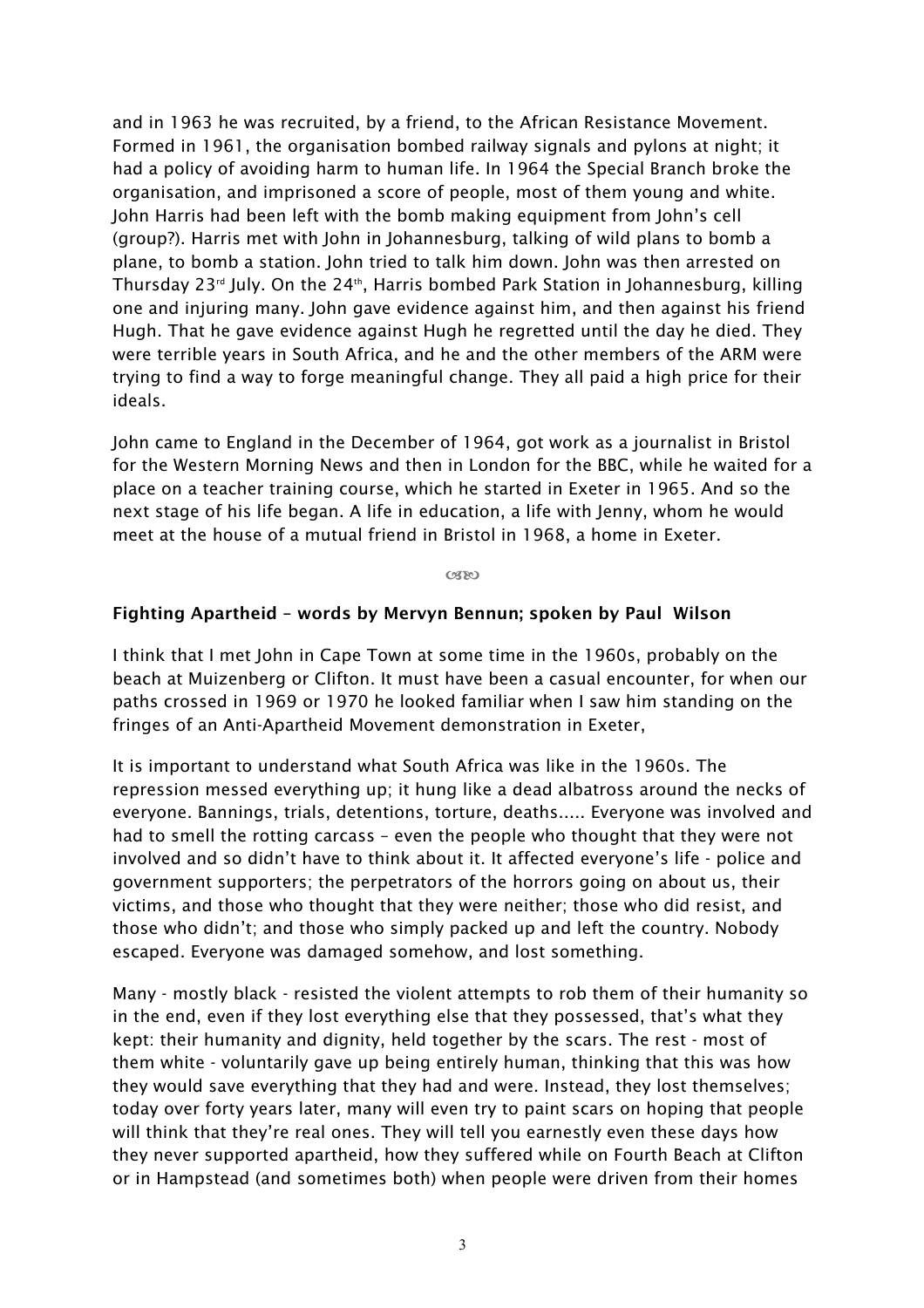or went into detention or prison or were tortured. But even they, who somehow once could not see Robben Island from Sea Point, are victims too because nobody should have to choose between real and painted-on scars as proof of their humanity.

John identified himself wholeheartedly with the solidarity campaign in the UK. He became an active member of the Anti-Apartheid Movement and served some years as its Chair, though I think that he preferred not to. He rejected utterly any suggestion that because he had been detained and tortured he was therefore a struggle hero.

He made no secret of his support for the African National Congress.

John did not need to paint his scars on. He was my comrade in the African National Congress.

Hamba kahle, John. Hamba kahle mKhonto......mKhonto we Sizwe.....

 $C380$ 

John didn't return to South Africa till 1993 when he showed Jenny, Kate and Becca the locations of his "When I was a boy" stories and spent time with his sister, Karin, and her family. John and Jenny went back the following year with Chester and Anita Long, witnessing the foreign minister, Alfred Nzo, address Parliament in Cape Town – they'd last seen him in their house in Belmont Road talking to anti-apartheid activists. Throughout that visit, *Nkosi Sikelele* rang out wherever they went.

(**aZSe**)

# Househusband and writer – Kate Lloyd

I'm going to read a diary entry of John's from 4 September 1979 which gives us a glimpse of his house husbanding, his politicking and his writing ambitions (he explored getting his house husband writings published, as well as some radio plays he worked on).

It also gives you a flavour of the unconventional childhood that Becca and I enjoyed. This included being sent out to deliver Labour Party leaflets (we found our small hands were perfect for taking already-delivered Tory ones out of letterboxes), calling our parents by their first names and complicated manoeuvres with the famous black hat when John ran the Exeter marathons, so he could start and finish wearing it, but not have to wear it for all 26 miles.

Being at home with me and Becca also meant that John taught me to read before I started school, using the Peter and Jane books (which did not chime with my upbringing!). But Jenny will talk more in a moment about John's teaching.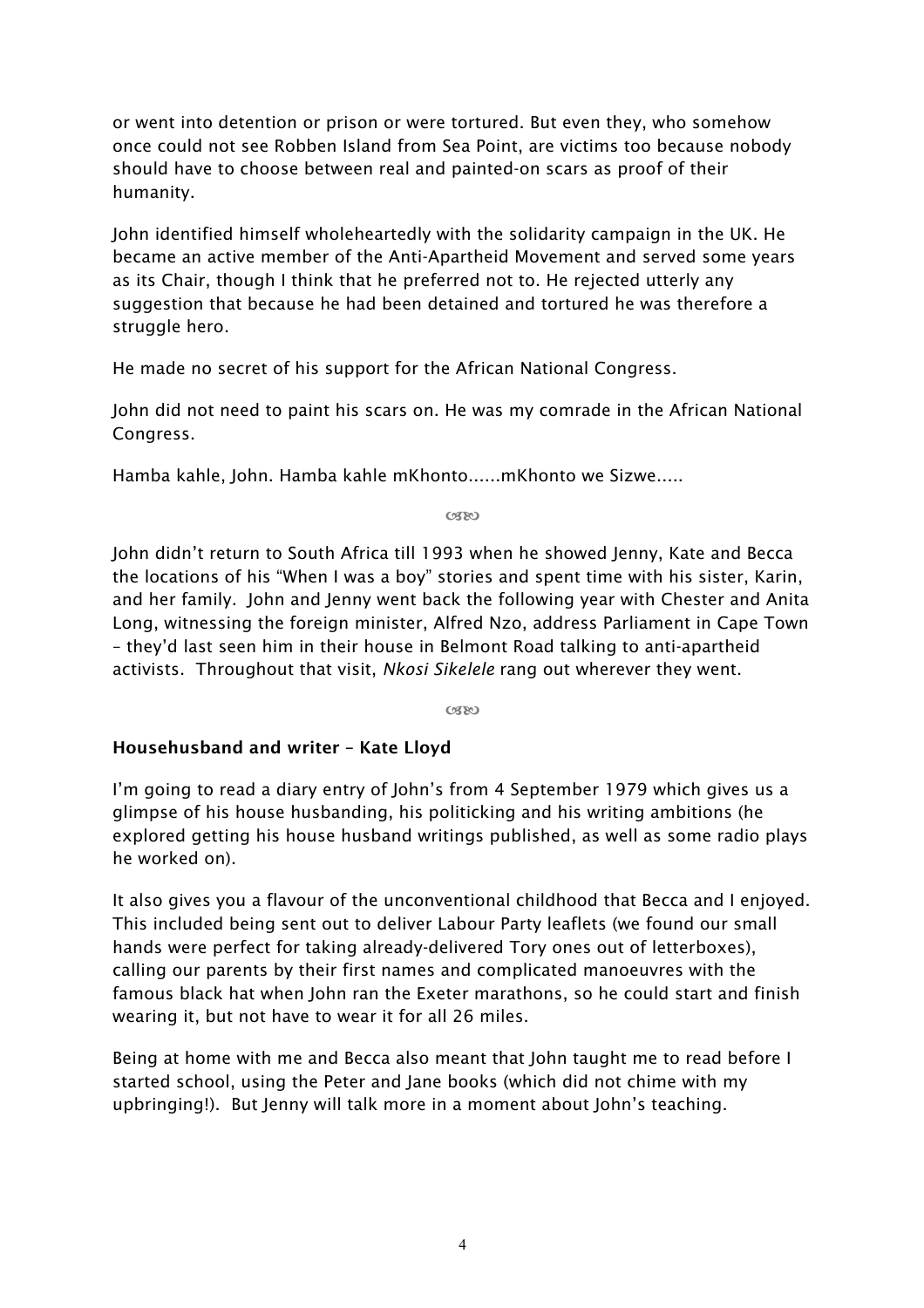# 4/9/79

Mr Benn came to lunch today, my first 'at home', Jenny's first day back at teaching. I can't see why people get bored at home if this is the sort of thing that happens.

I tried to take things calmly. Jenny had been quite worked up about restarting, but, Mr Benn apart, there wasn't anything for me to get collywobbles about.

Jenny got up first, unheard of hitherto, but didn't feed Becca and Kate as I used to do [here there is a note added later which reads - *She says she is too bad-tempered in the mornings*. We came down at about 8.30 just as she went off on my bike, the saddle lowered [because] Misty has [not] arrived at Morton's yet. Later, she said she made an inelegant entrance at Priory, long skirt over crossbar.

We fed, while I started the bread rolls. Then we took Kate to playgroup, the first time I've done that. One mother asked me if I was doing the ironing. 'What ironing?' I asked. It is, of course, much easier for us to swap because we share so much of the work already. The only extras for me, care of Becca and Kate apart, are shopping and the washing. When some men say, with awe, 'It's very brave of you', they conceive a swap involving the whole range of things their wives do alone: cooking, cleaning and child care included. Somebody in Jenny's staffroom quipped 'Did you leave him a casserole in the oven?'

Becca and I came back, washed breakfast things, then went to bank in Heavitree and bought cheeses and plums. We prepared lunch, shaped rolls, collected Kate, baked rolls and received arriving Press and Party members.

Tony Benn took his lunch into the garden to be interviewed by the Press, then he came upstairs to sitting room to talk with Party members. He was, as I have always found him, direct, open and engaging. He needed two cups of tea.

After he left I washed up, with Kate ate lunch and prepared supper.

Jenny arrived home tired but mostly satisfied by her first day.

 $C380$ 

## Teaching – Jenny Lloyd

John taught English, film and sailing to secondary students in Bristol and Exeter. He trained teachers to teach English in Bishop Stortford and supported student teachers from the English department of the School of Education when he was head of English at Vincent Thompson. He taught graduate lawyers to be barristers in London and he taught law to undergraduates in Exeter. We've heard from so many colleagues going all the way to his Bristol days who write of their respect and love for John and pay tribute to his inspiration.

A fellow teacher from Ashton Park School in Bristol remembers huge reels of film arriving from the BFI and 'there was filming on Super 8 which the kids loved'. When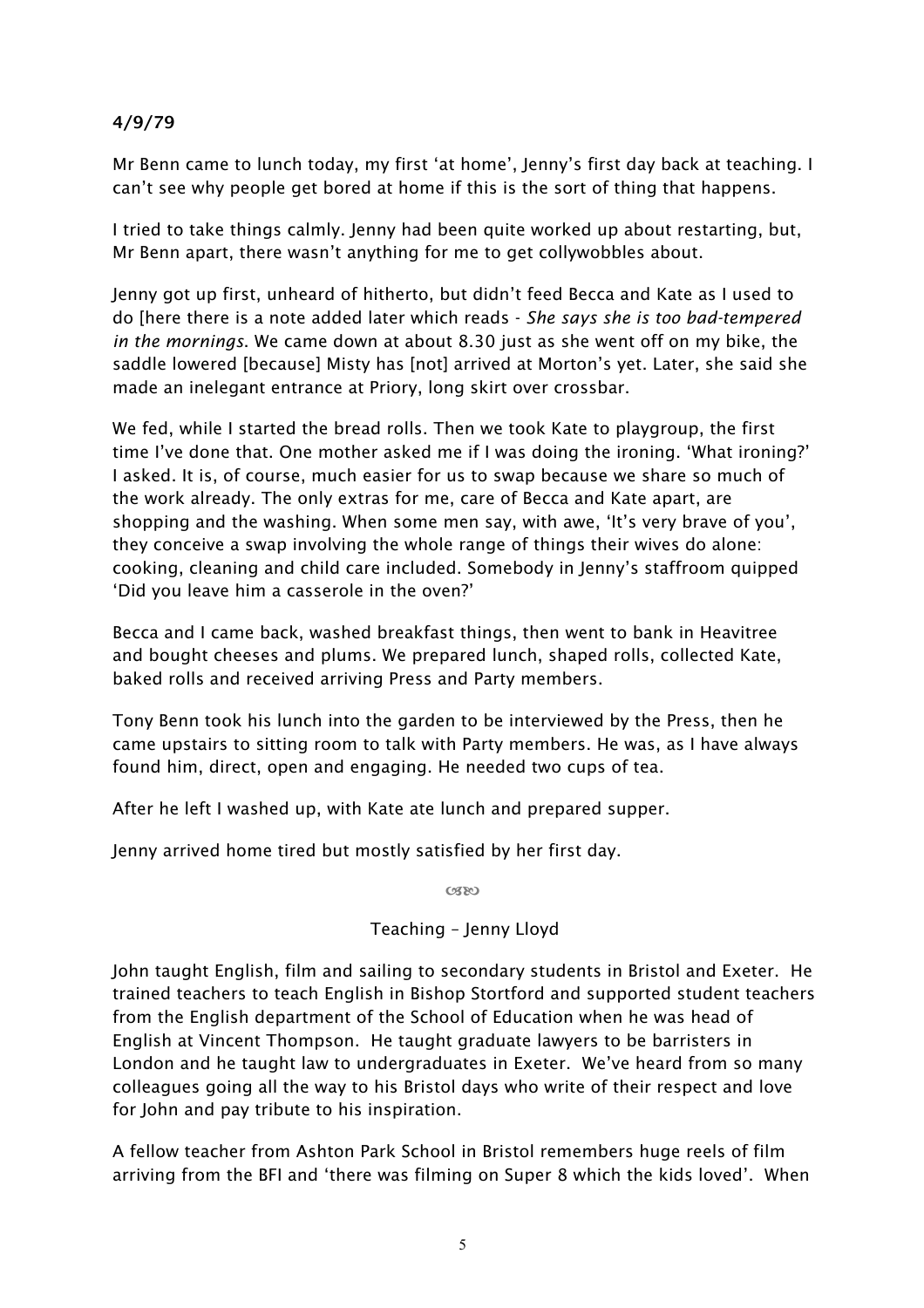he was filming with a class in Bristol in a disused warehouse, some of the kids climbed on the roof (probably sussing out the lead supply). A couple of mounted police rode by, and the kids said, "Run for it, sir."

His first appearance in The Express and Echo was when he was teaching at Vincent Thompson. The bakers were on strike and John was pictured – on the front page – teaching children to make bread – strike breaking, surely.

He showed Kate and Becca how to eat well; that you can live your life the way you want it and make big changes; that things don't have to stop once you hit a certain age.

He taught me optimism (though I wasn't a good pupil) and showed me you can be happy despite the awfulness of the world.

 $\alpha$ 

Marilyn: For John and Jenny, the personal was always political over their 48 years together. This song says it all.

> *Love for Love – Ewan MacColl* Performed by Paul Wilson & Marilyn Tucker

> > Control

# Politics – words by Chester Long; spoken by Emma Morse

John was an inspiration to me, always hungry to learn, fair, even tempered and full of interest in the world.

He was the maker of bread rolls, runner of races, the singer of songs. He was the opposite of Dad but also the perfect complement to him.

Those are the words I wrote to Jenny following John's death. They will serve to introduce you to his relationship with my Dad, his friend and political comrade, Chester Long. Dad has retired from public speaking but the memories are his and the words mine.

John and my Dad, the odd couple of Exeter politics enjoyed a friendship that survived decades and many a political disaster. Their friendship was based on three core principles: the Labour Party, Exeter City Council and rugby. I can't imagine John getting very far trying to discuss the finer points of modernism vs realism or the choral arrangements of traditional song with my Dad. I sometimes wonder if their relationship was so successful because they couldn't hear each other.

These are Dad's memories in my words.

John was a man of contradictions – a safe pair of hands holding a loose cannon. As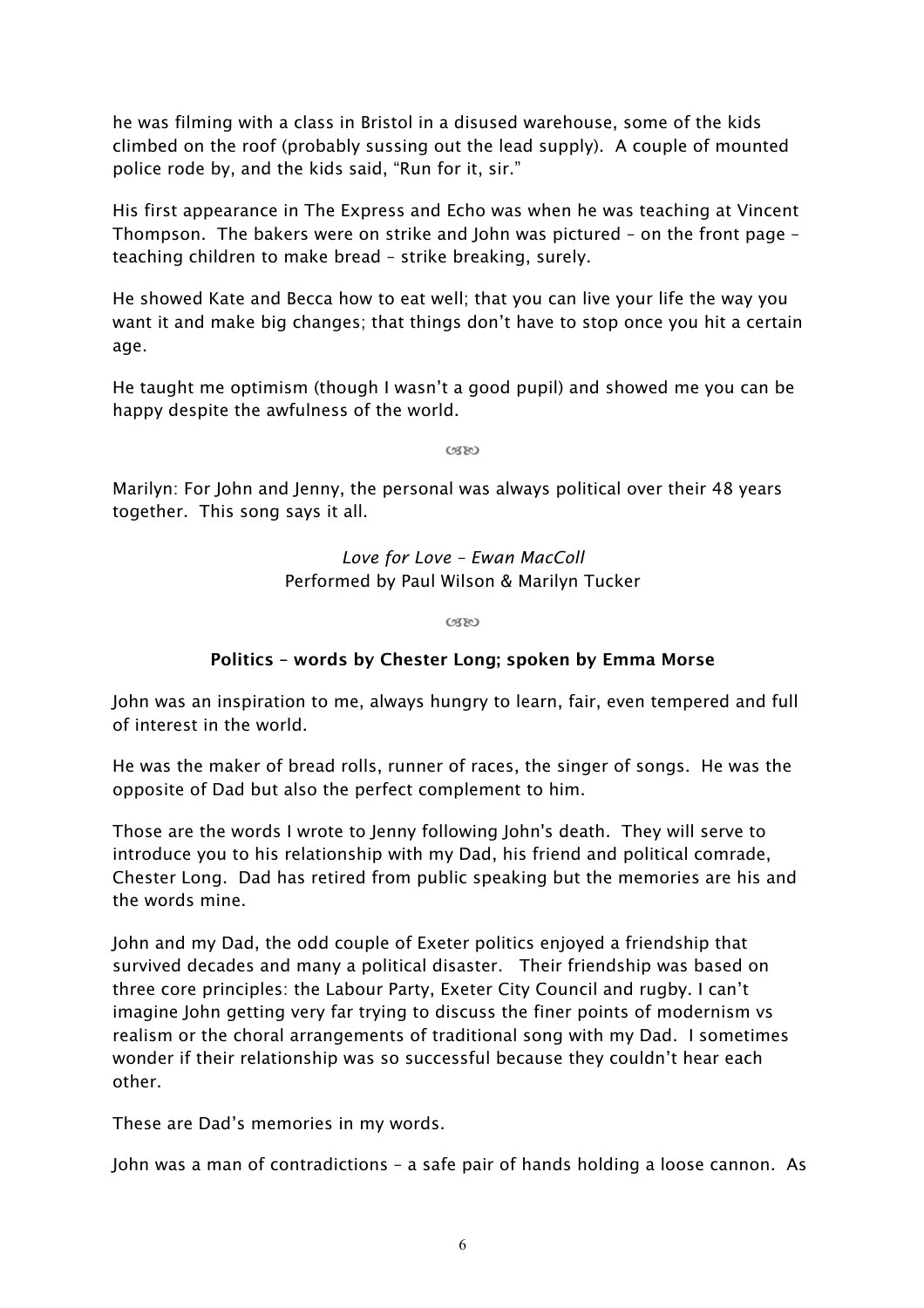a former English teacher, he could write the perfect press release; his way with words was unrivalled, but discretion was not always his friend. On occasions, he happily shared a little too much with the media. In some cases, information was embargoed so that John wouldn't let it slip. Dad, joined by Jenny over the deselection debacle, made it their mission to keep his mouth shut.

John started his political career on Devon County Council – I hear all the best people do. I believe thanks are due to Saxon Spence for saying there was no room for him on the Education committee. This meant he served on planning and this combined with his later planning roles including chair of planning at Exeter City Council laid the foundations for his work as a planning Barrister.

After one term at county, he saw the light and moved to Exeter City Council, having won a seat in Rougemont, a ward which circled the city centre, and which was won on the back of a famous, but unsuccessful campaign to save their local allotments (now under Clifton Hill Sports Centre).

In later years John became the deputy leader of the Exeter Labour group and Exeter City Council and Dad and John became a political pairing, him the John Prescott to Dad's Tony Blair. This set him up nicely to be selected as the Labour Party Parliamentary Candidate in 1992. His candidacy was not without its challenges including the city council saving Exeter City Football club and the minor issue of John's natural smile not cooperating with a camera when it came to taking shots for election material.

John was not successful in his attempt to become an MP in 1992, but he did record the one of the largest swings to the Labour Party in the country, 8.45%. John thanked the public in his own inimitable style by running the Great West Run wearing a shirt with 'Thank you Exeter' on the back.

Belmont Road was always buzzing on Saturday mornings with key members of the council coming and going, coffee always brewing and home-made bread on the table, as local politics was discussed, children played and contributed. The sharp minds of Kate and Becca inputting – that's where I cut my political teeth.

John was a great politician. There were those that may have been better, and I've met many who are worse. But most of all he was honourable, hardworking and smart.

 $C<sub>4</sub>$ 

#### Law – Michael Berkley

I am honoured to have been asked to say a few words about John's legal life. Time is short, so there is much I have had to miss out, of course.

John Lloyd is responsible for many good things that have happened - as we have heard, and are going to hear, today. He was a man of immense strength of character and determination. This is reflected in his legal life, too.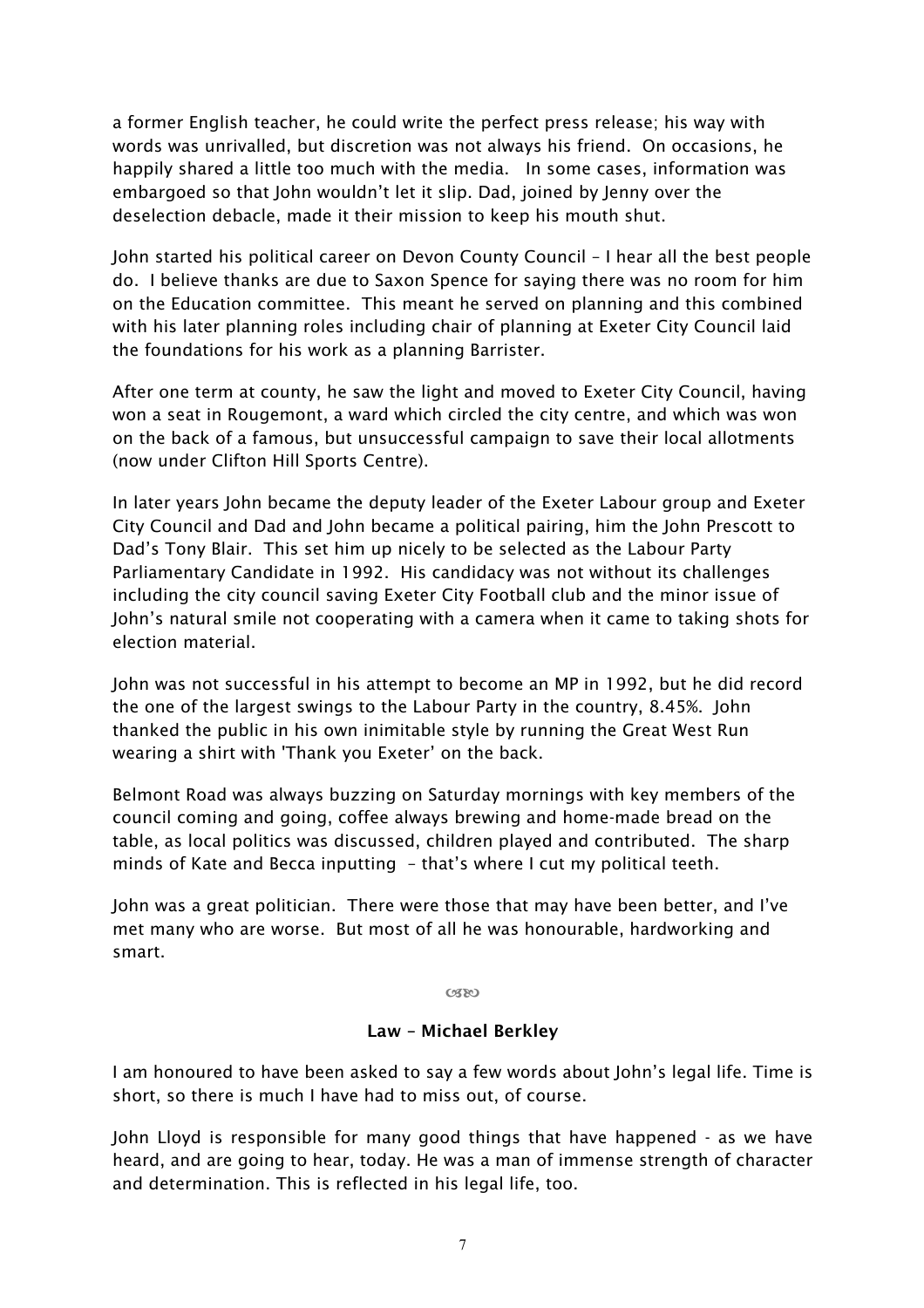First, there was the establishment of Castle Chambers – after the disappointment of a lack of a tenancy following pupillage at what is now Walnut House, he had the strength and courage to advertise for practising barristers to set up a new set. He, of course, ended up teaming up with Christina Gorna – chalk and cheese (for those you did not know, Christina might have been described as a force of nature) – but it worked very well for a long time! Exeter was a crowded place for Chambers – it already had three very well established sets who did not take kindly to a somewhat odd trio: this upstart of johnny-come-lately middle-aged barrister and his very flamboyant HofC, together with Francesca Quint – an astonishingly clever and mild-mannered chancery practitioner.

It was this move on John's part that brought me to Exeter from London after Christina had approached me through a mutual friend. If it were not for John, I would never have been in Exeter; Rougemont Chambers would not have been born, and Magdalen Chambers would not exist. It was truly a "sliding-doors" event: many, many people's lives have been affected by John's courage and determination in taking that step to start Castle Chambers.

And John's practice reflected his firm belief in genuine justice; fighting for the underdog and those unfortunate in life. He worked a lot with Cartridges – synonymous with such causes – initially in landlord and tenant and other social and housing matters, but latterly instructed by many solicitors he moved into Judicial Review: a complex and legally fraught area in which John became an expert. John was, of course, also an acknowledged expert in planning law – so we have John to thank for Gavin's presence in Exeter too!

After Castle Chambers dissolved, we went our separate ways and John worked from London – he taught aspiring barristers and practised from Francesca's chambers up there for a while, before returning to join the by then well-established Rougemont Chambers in 2002. That was his opportunity to engage with, and bring his positive influence to bear upon, a whole new generation and group of people – especially the youngsters – an opportunity he embraced. John became a much loved senior member of Chambers – always ready with a piece of sound advice, always given with wit and charm, as well as a very sound legal basis. He will be sorely missed as the many, many emails I had on having to give the sad news, demonstrate.

I saw John exactly two weeks ago today – to the hour – and we spoke about some of those old days, and his face really lit up. I was so glad for that opportunity – as I am for this one.

John was a truly principled man, which was reflected in his legal practice. He was a good lawyer, an honourable member of the Bar, and a good, kind, friend to me and many others in the profession. He was supported throughout by his loving, and adorable wife Jenny and a great family. He was also enormous fun, and we shared many a happy conversation over glass or two of wine over the years. Thank you John – the legal profession is indebted to you.

 $C(X)$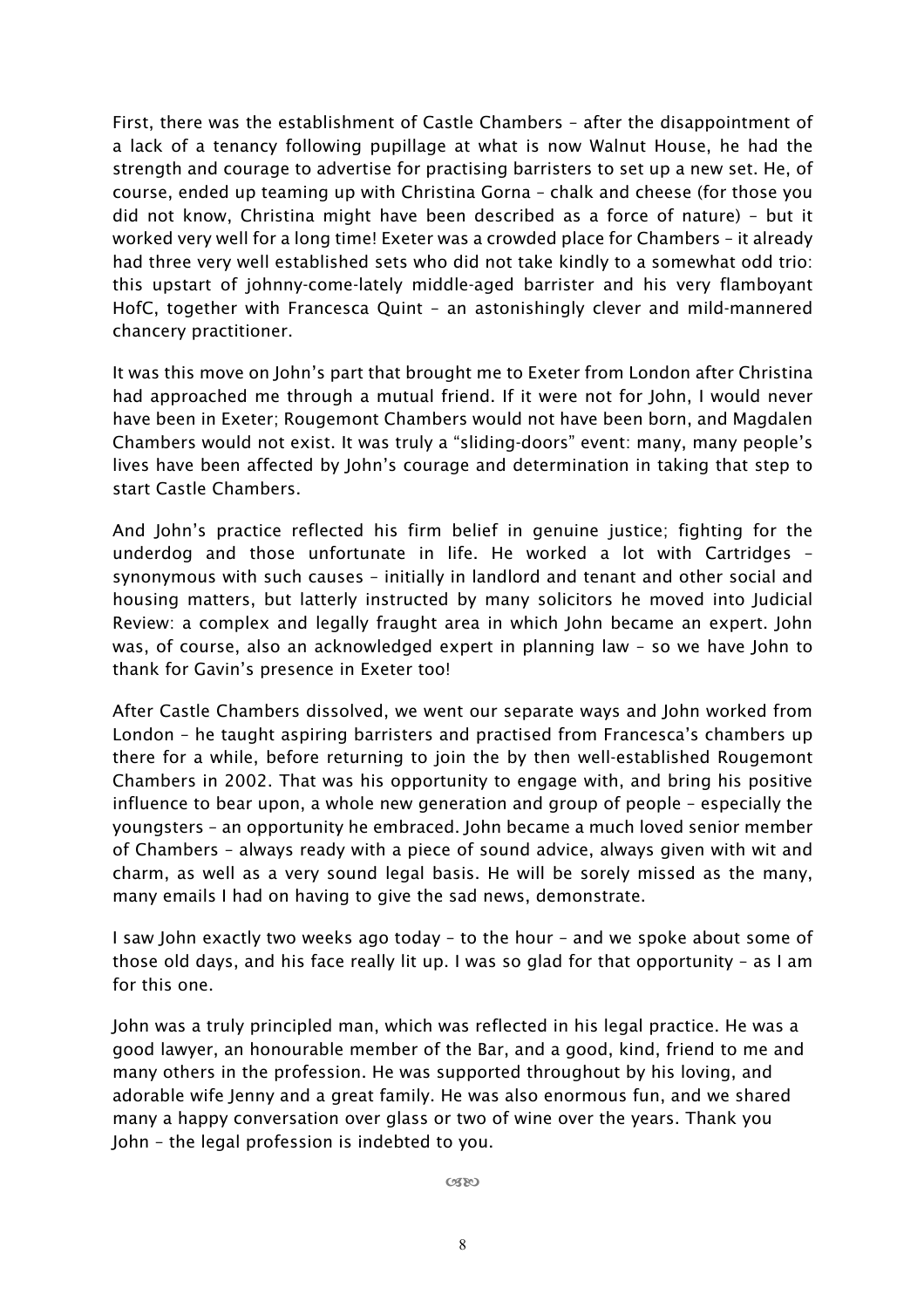#### Jenny

John had an eclectic taste in music from Verdi to Johnny Cash. He listened to jazz, folk, classical and world music. He always told me that this was his favourite song:

> *Drink to Me Only With Thine Eyes music John Wall Callcott; words Ben Jonson* Performed by Song Fishers

> > (**KN**

#### Golf & conversation – words by Peter Tregenna; spoken by Philip Clarkson

When Jenny asked me to contribute to this celebration of John's life my sense of what a privilege this is was matched by my deep regret that I am unable to be here today. Sincere thanks to Philip Clarkson for reading this in my absence.

John was a man of many parts and careers. I was fortunate to spend many hours with him often on golf courses around Devon as well as in Portugal, France and Ireland. His end of term golf report would read as follows:

Whilst John learned his golf on the arid and sun drenched courses of South Africa he adapted well to the muddy and rain soaked conditions in Devon. He was an accomplished and first rate golfer whose greatest asset, ironically given his knee replacement operation, were his legs – H G Wells said 'the uglier a man's legs the better he plays golf – it's almost a law', a comment seemingly written for John. His interpretation of the dress code was idiosyncratic and the sight of him in his straw hat, shorts and knee length South African style socks was a unique experience. John's play from both tee and fairway was as strong and stable as any politician's and his putting, controversially was of the few rather than the many.

My friendship with John extended well beyond the golf course and I have fond memories of many hours spent in conversation over a wide range of both wines and topics. John's breadth of knowledge was unusually matched by a real depth of understanding across numerous areas well beyond Law and politics. He taught me so much and his counsel was always wise and thoughtful, particularly when most needed – I remain indebted to him. I miss his sense and sensibility especially at this time – and can only guess what he would have made of the current election. He was a truly good man who faced his life and his death with courage and good humour. To have known him was a source of enrichment and a delight.

He is much admired and greatly missed.

 $C(X)$